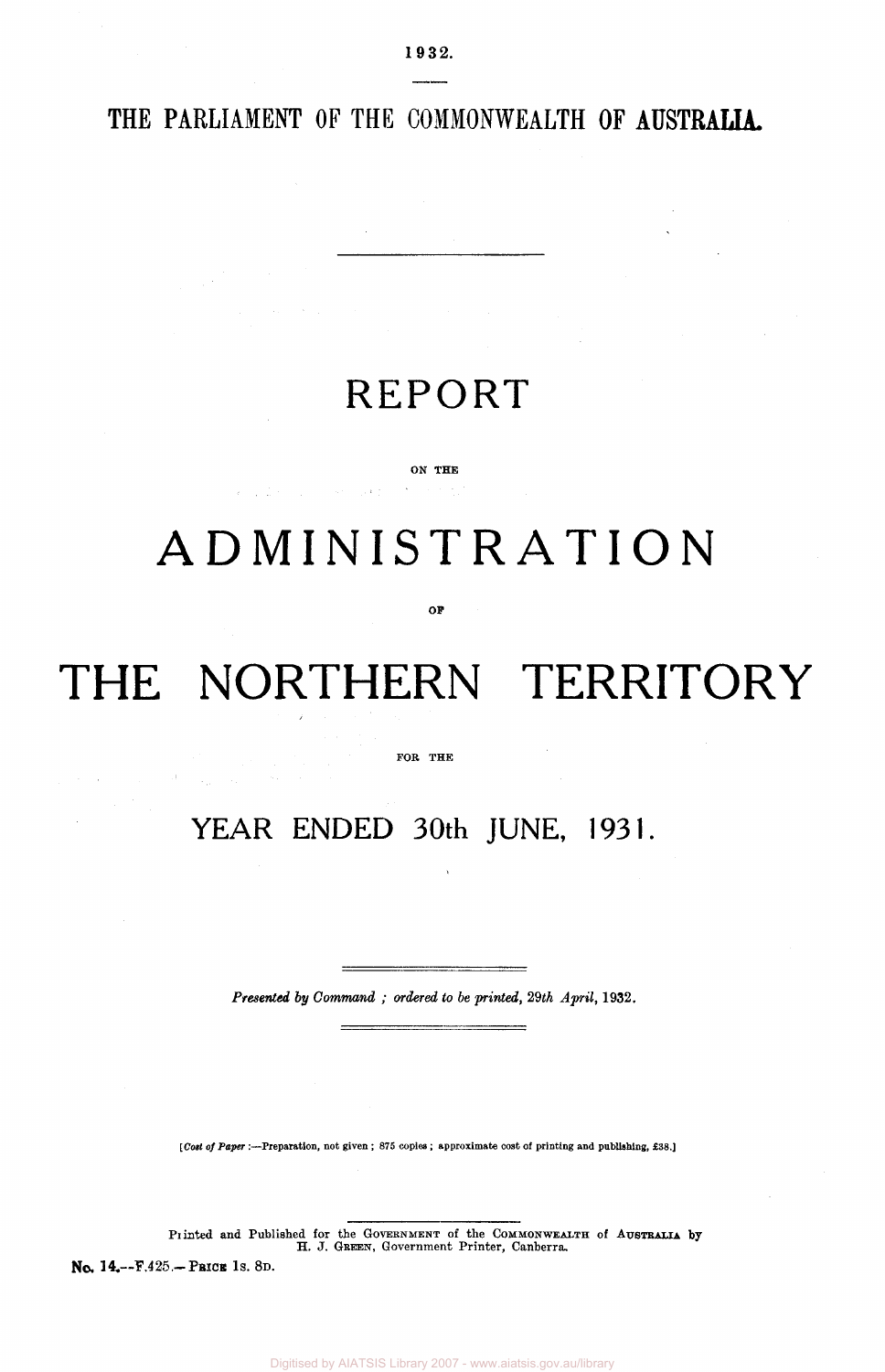There is a demand for farm-horses and it appears that for some time, horses will be of more value than cattle.

Pastoralists are attending to breeding and the importation of blood stock is noted.

#### DINGO FUND.

Rewards paid for scalps amounted to £422 6s. 9d.. other expenditure being £2 9s. 10d. The collections credited to the fund totalled £878 13s. 9d.

#### AGRICULTURE.

Approximately 1,500 acres were under cultivation for peanuts. The gross proceeds for the previous crop were £9,777, the average price obtained being 7.22d. per lb.

About 50 men from the ranks of the unemployed were placed on blocks, granted a sustenance allowance and assisted until the sale of their first crop; many of the men are making good.

Supplies of vegetables and local fruits were normal but not sufficient for the needs of the population.

#### FISHERIES.

An Ordinance relating to Pearling came into force on the 1st January, 1931, and a limitation of the quantity of pearl-shell to be fished was fixed early this year.

The total take of shell was 673 tons after allowing for discarded shell, the value being estimated at £81,520.

The quantity of trepang shipped to the East was 262 cwts., valued at £907.

#### COURTS.'

In the local Courts there were 478 actions, whilst those in the Police Courts numbered 463. A review of the proceedings of the Supreme Court is contained in the Clerk's report.

#### PUBLIC TRUSTEE.

During the year there were 25 new estates making the current total 100, of which 41 were finalized. The number of estates current on the 30th June, 1931, was 59, representing a total sum of £4,532 8s. 10d.

#### GAOLS.

The Darwin gaoler reports no deaths and no cases of serious illness. The conduct of the inmates, with only a few exceptions, was good.

The number received in the gaol during the year was 308. The number discharged was 307, whilst those remaining in the gaol at the end of the year numbered 49.

The report on the Stuart Town gaol shows that the number imprisoned during the year was 30. The number released was 35. Nine prisoners remained in gaol at the end of the year.

#### ABORIGINALS.

The number of offences committed by aboriginals during the year was 147.

There were, at the end of the year, 105 half-caste inmates in the Darwin half-caste home. The number at the Jay Creek Home was 52.

The number of aboriginals and half-castes above the twentieth parallel is estimated at 15,482.

Certain aboriginals in the Katherine and Mataranka districts were affected by malaria, but otherwise the health of the aboriginal population was good.

Digitised by AIATSIS Library 2007 - www.aiatsis.gov.au/library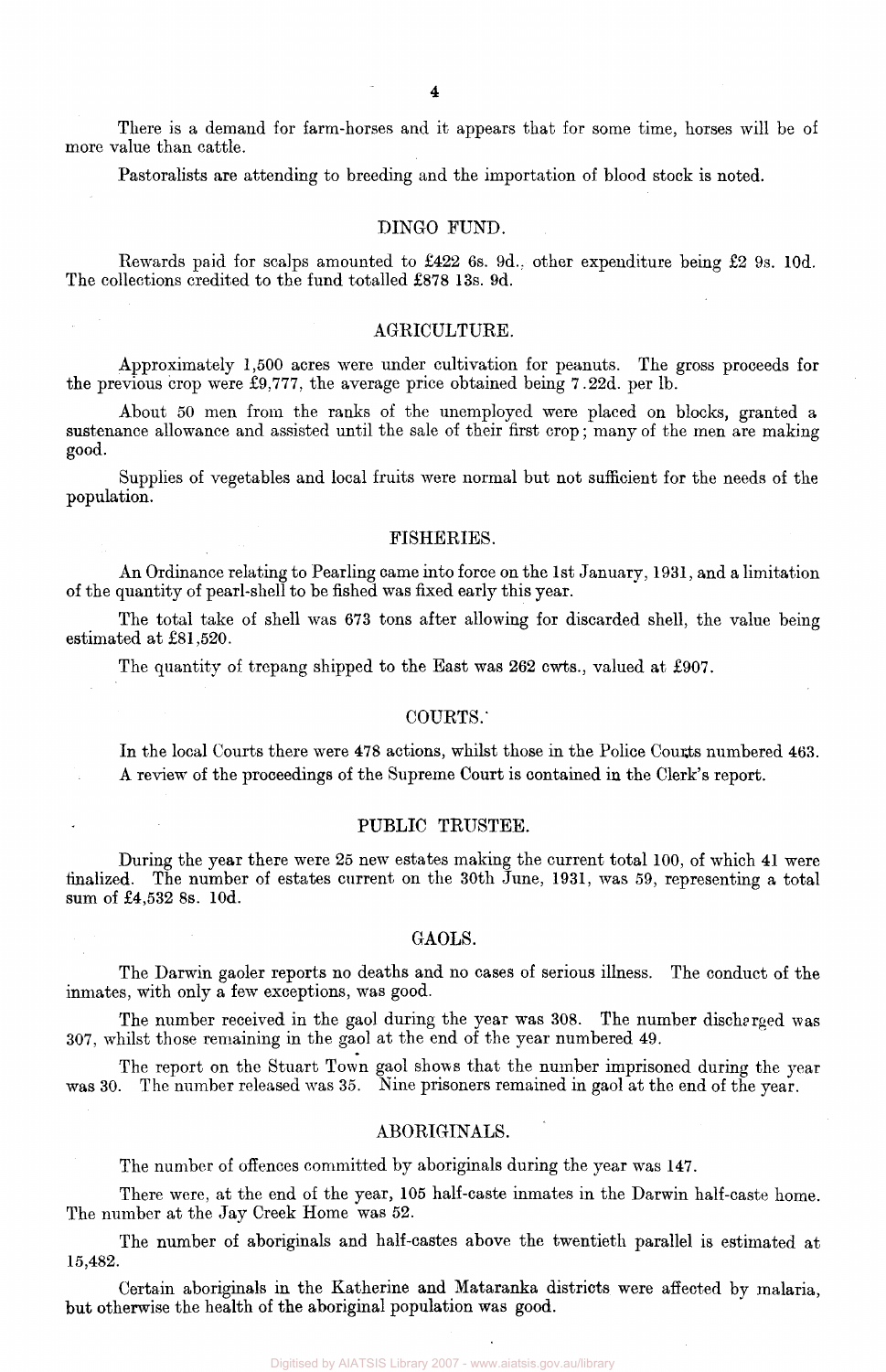#### REPORT OF THE CHIEF PROTECTOR OF ABORIGINALS.

| $\sim 10^{-1}$<br>ΚÇ                                                                                                            |                                              |                                                            | District.                                    | .                                   | $\sim$                                         |                                                                    | Licences.           | Agreements.<br>_________________________ |  |
|---------------------------------------------------------------------------------------------------------------------------------|----------------------------------------------|------------------------------------------------------------|----------------------------------------------|-------------------------------------|------------------------------------------------|--------------------------------------------------------------------|---------------------|------------------------------------------|--|
| Darwin<br>Parap<br>$\sim$<br>$\mathcal{F}(\mathcal{F}_{\mathcal{F}})$ .<br>19 T.<br>Pine Creek<br>$\sim$<br>$\sim$<br>Mataranka | $\bullet\ \bullet$<br>$\cdot$ .<br>$\ddotsc$ | . .<br>$\cdot$ $\cdot$<br>$\cdot$ .<br>$\bullet$ $\bullet$ | $\cdot$ .<br>$\cdot$<br>$\ddot{\phantom{1}}$ | $\ddotsc$<br>$\cdot$ .<br>$\cdot$ . | $\ddotsc$<br>$\ddot{\phantom{1}}$<br>$\cdot$ . | $\cdot$ .<br>$\bullet\hspace{1mm}\bullet\hspace{1mm}$<br>$\cdot$ . | 164<br>29<br>5<br>4 | 235<br>33<br>5                           |  |
| Stuart                                                                                                                          | $\bullet$ $\bullet$<br>$\ddot{\phantom{a}}$  | $\cdot$ .<br>$\cdot$ .<br>$\sim$                           | $\ddotsc$<br>$\ddot{\phantom{1}}$            | $\cdot$ .<br>$\ddot{\phantom{1}}$   | $\ddot{\phantom{1}}$<br>$\ddot{\phantom{0}}$   | $\cdot$ .<br>$\cdot$ .                                             | 59<br>261           | 25<br>302                                |  |

*Employment.*—During the year licences to employ aboriginals were issued as follows :—

An analysis of the nationality of licencees north of the twentieth parallel is as follows :-

| $\sim$                                    | - 4                                        |                                                             |                                                                        |                                                                                                           |                                                                                          | British.       | <b>A</b><br>Greek.                     | Asiatics. | Others.                                             |
|-------------------------------------------|--------------------------------------------|-------------------------------------------------------------|------------------------------------------------------------------------|-----------------------------------------------------------------------------------------------------------|------------------------------------------------------------------------------------------|----------------|----------------------------------------|-----------|-----------------------------------------------------|
| <b>Service</b><br>÷.<br><b>Controller</b> | Darwin<br>Parap<br>Pine Creek<br>Mataranka | $\cdot$ .<br>$\bullet$ $\bullet$ $\rightarrow$<br>$\cdot$ . | $\ddot{\phantom{0}}$<br>$\cdot$ .<br>$\ddot{\phantom{1}}$<br>$\ddotsc$ | $\cdot$ .<br>$\ddot{\phantom{1}}$<br>$\bullet$ $\bullet$<br>$\bullet\hspace{0.1cm} \bullet\hspace{0.1cm}$ | <b>College College</b><br>$\ddot{\phantom{0}}$<br>$\cdot$ .<br>$\ddotsc$<br>$\cdot\cdot$ | 118<br>21<br>△ | 4<br>$\cdot$ .<br>$\ddot{\phantom{1}}$ | 37        | 5<br>$\cdot$ .<br>$\ddot{\phantom{0}}$<br>$\cdot$ . |
|                                           |                                            |                                                             |                                                                        |                                                                                                           |                                                                                          | 145            | 5                                      | 47        | Ð                                                   |

The issue of country licences was suspended in the area north of the twentieth parallel in anticipation of the early passing of amending legislation governing the employment of aboriginals in country districts. Various delays occurred however and the year passed without these amendments being finalized.

*Proposed Legislation.*—During the year recommendations for the amendment of regulations under the Aboriginals Ordinance were submitted to provide for medical care for aboriginals employed in country districts. The draft regulations were discussed at a conference between the Chief Protector and representatives of the Pastoral Lessees Association in Sydney and accepted by the pastoralists with certain minor amendments. It is also proposed to amend Section 53 of the Ordinance to facilitate control of immorality.

*Half-caste Apprentices.*—The suspension of these regulations imposed by the Minister on 11th April, 1930, was lifted on 26th November, 1930. Instructions were issued that half-castes were not to be apprenticed to droving. Four half-caste youths were apprenticed to the pastoral industry during the year.

*Recognizances.*—During the year 31 aboriginals and four half-castes were removed from the Northern Territory under recognizance.

*Aboriginal Drovers.*—The suspension imposed by the Minister upon the payment of aboriginal drovers was lifted on 23rd March, 1931, when new rates of wages, namely £3 per week whilst droving with stock and £1 10s. per week with plant were prescribed. Twenty-nine drovers were signed on during the year.

| $\boldsymbol{T}$ rust Fund North Australia— |               |                         |                                                                                         |                              |                                   |                      | £          | s. d.      |  |
|---------------------------------------------|---------------|-------------------------|-----------------------------------------------------------------------------------------|------------------------------|-----------------------------------|----------------------|------------|------------|--|
| Credit balance 1st July, 1930               |               | $\ddotsc$               | $\sim$                                                                                  | $\sim$ $\sim$                | $\ddotsc$                         | $\ddot{\phantom{a}}$ | 1,596      | $0\quad 2$ |  |
| Receipts during year                        |               | $\ddotsc$               | $\ddot{\phantom{a}}$                                                                    | $\mathcal{F}$ .              | $\ddot{\phantom{a}}$              | $\ddot{\phantom{a}}$ | 2.207      | 49         |  |
|                                             |               |                         |                                                                                         |                              |                                   |                      | 3,803 4 11 |            |  |
| Withdrawals during year                     | $\sim$ $\sim$ | $\sim 100$ km s $^{-1}$ | $\sim$ .                                                                                | $\sim 10^{-10}$ km s $^{-1}$ | $\sim 100$ km s $^{-1}$           | $\ddot{\phantom{a}}$ | 1,914 9 7  |            |  |
| Balance at 1st July, 1931                   | $\sim$ $\sim$ | $\sim 100$ km s $^{-1}$ | $\mathcal{L}^{\text{max}}_{\text{max}}$ , where $\mathcal{L}^{\text{max}}_{\text{max}}$ |                              | the company of the company of the | $\sim$ $\sim$        | 1,888 15 4 |            |  |

Deposits increased by £338 9s. 7d. and withdrawals by £452 19s. 7d. over the figures of the preceding year. Cash orders to a total of 1,438, representing an increase of 249 over the preceding year, were issued. Cash orders on stores to the number of 592 were completed, as compared with 432 for the preceding year.

| $\emph{Trust}$ Fund Central Australia- |                      |                                   |                      |                      |                      |                      | $\mathbf{\pounds}$ s.d. |                  |  |
|----------------------------------------|----------------------|-----------------------------------|----------------------|----------------------|----------------------|----------------------|-------------------------|------------------|--|
| Balance at 1st July, 1930              | $\ddotsc$            | $\sim$ $\sim$                     | $\ddot{\phantom{0}}$ | $\ddot{\phantom{0}}$ | $\ddotsc$            | $\ddot{\phantom{a}}$ | 808 2 1                 |                  |  |
| Receipts during Year                   |                      | and the company of the company of |                      | $\ddot{\phantom{0}}$ | $\ddot{\phantom{a}}$ |                      | 218 12 7                |                  |  |
|                                        |                      |                                   |                      |                      |                      |                      | 1,026 14 8              |                  |  |
| Withdrawals during Year                | $\ddot{\phantom{a}}$ | $\mathbf{a}$ , and $\mathbf{a}$   | $\ddot{\phantom{0}}$ | $\ddotsc$            | $\ddot{\phantom{a}}$ | $\ddot{\phantom{0}}$ | 249 11 9                |                  |  |
| Balance at 30th June, 1931             | $\ddot{\phantom{a}}$ | $\ddotsc$                         | $\ddot{\phantom{a}}$ | $\bullet$ $\bullet$  | $\cdots$             | $\ddotsc$            | 777                     | $2 \thinspace$ 7 |  |

*Aged and Infirm Aboriginals.*—Two hundred and thirty-five aged and infirm aboriginals were rationed at twelve rationing depots in the portion of the Territory north of the twentieth parallel.

The private aboriginal ration depots at Horseshoe Bend, Doctor Stones, Henbury and Andado and the police depot at Alice Well were discontinued, the aboriginals originally fed at these depots being concentrated at Charlotte Waters.

| Aboriginal Vote.—The total expenditure was :— |                      |                        |                 |                      |                      |                      | $\pounds$ s.d. |            | s. d |  |
|-----------------------------------------------|----------------------|------------------------|-----------------|----------------------|----------------------|----------------------|----------------|------------|------|--|
| North Australia                               | $\sim$ $\sim$ $\sim$ | $\sim$ $\sim$ $\sim$   | $\cdot$ $\cdot$ | $\ddot{\phantom{0}}$ | $\ddot{\phantom{1}}$ |                      | $2.756$ 17 0   |            |      |  |
| Southern expenditure                          | $\cdots$             | <b><i>Contract</i></b> | $\cdot$ .       | $\ddot{\phantom{1}}$ | $\ddot{\phantom{a}}$ | $\ddot{\phantom{a}}$ | 889 12 11      |            |      |  |
|                                               |                      |                        |                 |                      |                      |                      |                | 3.646 9 11 |      |  |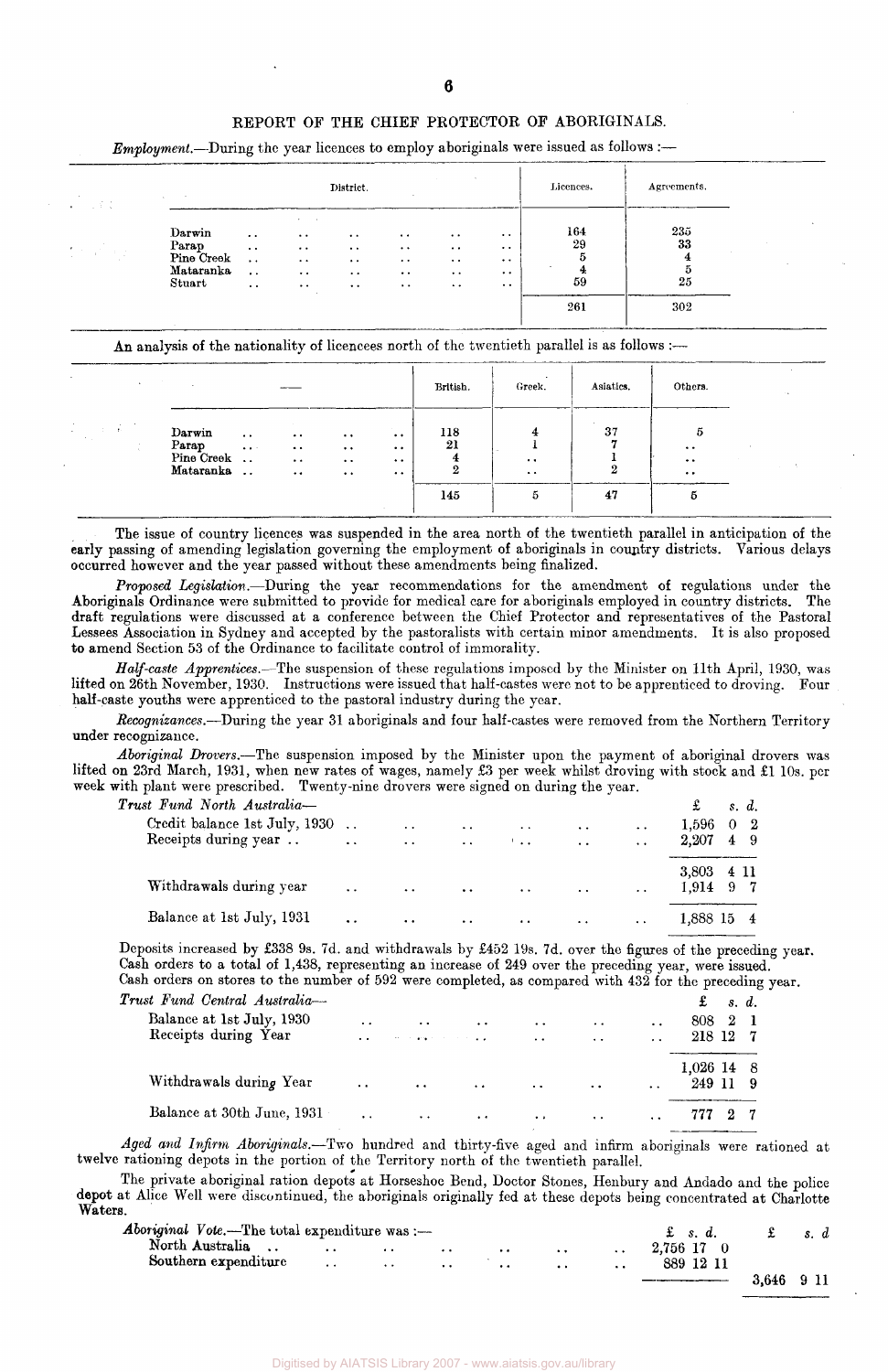| Kahlin Compound—                                |                        |                      |                      |                      |                      | £      | s. d.                |                  | £                    |          | s. d.                    | £        |                | s. d                 |
|-------------------------------------------------|------------------------|----------------------|----------------------|----------------------|----------------------|--------|----------------------|------------------|----------------------|----------|--------------------------|----------|----------------|----------------------|
| Groceries                                       | $\ddot{\phantom{1}}$   |                      |                      | $\ddot{\phantom{0}}$ | . .                  | 811    | $\bf{0}$             | 1                |                      |          |                          |          |                |                      |
| Clothing material, half-caste home and compound |                        |                      |                      | $\ddot{\phantom{a}}$ | $\ddot{\phantom{a}}$ | 122    | 9                    | 9                |                      |          |                          |          |                |                      |
| Equipment<br>$\ddot{\phantom{a}}$               | $\ddot{\phantom{0}}$   | $\ddot{\phantom{0}}$ | $\ddot{\phantom{a}}$ | $\ddot{\phantom{0}}$ | $\ddot{\phantom{0}}$ | 31 15  |                      | 7                |                      |          |                          |          |                |                      |
| Wire-netting<br>$\ddotsc$                       |                        | $\ddot{\phantom{a}}$ | $\ddot{\phantom{a}}$ | $\ddot{\phantom{a}}$ | $\ddot{\phantom{a}}$ | 37 16  |                      | 8                |                      |          |                          |          |                |                      |
| Drugs<br>$\ddot{\phantom{a}}$                   | $\ddot{\phantom{0}}$   | $\ddot{\phantom{0}}$ | $\ddot{\phantom{1}}$ | $\ddot{\phantom{0}}$ | . .                  | 105    | 6                    | 3                |                      |          |                          |          |                |                      |
| Beds                                            | $\ddot{\phantom{0}}$   | $\ddot{\phantom{a}}$ | $\ddot{\phantom{0}}$ | $\ddot{\phantom{a}}$ | $\ddot{\phantom{0}}$ | 24 18  |                      | 5                |                      |          |                          |          |                |                      |
| Repairs and maintenance                         |                        | . .                  | $\ddot{\phantom{0}}$ | $\ddot{\phantom{0}}$ |                      | 57 13  |                      | 5                |                      |          |                          |          |                |                      |
| Blankets                                        |                        | $\ddot{\phantom{0}}$ | $\ddot{\phantom{0}}$ | $\ddot{\phantom{0}}$ |                      | 60     | - 0                  | $\mathbf 0$      |                      |          |                          |          |                |                      |
| Bread and meat                                  | $\ddot{\phantom{a}}$   | $\ddot{\phantom{a}}$ | . .                  | $\ddot{\phantom{a}}$ |                      | 631    | 8                    | $\overline{5}$   |                      |          |                          |          |                |                      |
| Wages<br>$\ddot{\phantom{a}}$ .                 | $\ddot{\phantom{0}}$   | $\ddot{\phantom{0}}$ | $\ddot{\phantom{0}}$ | . .                  |                      | 346 19 |                      | 3                |                      |          |                          |          |                |                      |
| Telephone and sanitary                          |                        | $\ddot{\phantom{a}}$ | $\ddot{\phantom{a}}$ | . .                  | $\ddot{\phantom{a}}$ | 65     | -6                   | 9                |                      |          |                          |          |                |                      |
|                                                 |                        |                      |                      |                      |                      |        |                      |                  | 2,294 14             |          | - 7                      |          |                |                      |
| Less credits-                                   |                        |                      |                      |                      |                      |        |                      |                  |                      |          |                          |          |                |                      |
| Sustenance, aboriginals                         |                        | . .                  | $\ddot{\phantom{0}}$ |                      |                      | 177 11 |                      | 6                |                      |          |                          |          |                |                      |
| Hire of labour                                  | $\ddot{\phantom{a}}$   | $\ddot{\phantom{0}}$ | $\ddot{\phantom{0}}$ | . .                  | . .                  | 82 14  |                      | $\boldsymbol{2}$ |                      |          |                          |          |                |                      |
| Sale-                                           |                        |                      |                      |                      |                      |        |                      |                  |                      |          |                          |          |                |                      |
| Bags and hessian                                |                        | $\ddot{\phantom{0}}$ | $\ddot{\phantom{0}}$ | $\ddot{\phantom{0}}$ | . .                  | 16     | 5                    | 0                |                      |          |                          |          |                |                      |
| Blankets and clothing                           |                        | $\ddot{\phantom{a}}$ | $\ddot{\phantom{0}}$ | . .                  | $\ddot{\phantom{0}}$ | 93 15  |                      | $\Omega$         |                      |          |                          |          |                |                      |
| Fish                                            | $\ddot{\phantom{0}}$   | $\ddot{\phantom{0}}$ | $\ddot{\phantom{0}}$ | . .                  | . .                  | 25     | 3                    | 4                |                      |          |                          |          |                |                      |
| Firewood                                        | $\ddot{\phantom{a}}$   | $\ddot{\phantom{0}}$ | . .                  | . .                  | . .                  | 92     | $\mathbf{5}$         | 9                |                      |          |                          |          |                |                      |
| Cartage<br>$\ddotsc$                            | $\ddotsc$              | $\ddot{\phantom{a}}$ | $\ddot{\phantom{0}}$ | . .                  | . .                  | 1      | $\boldsymbol{3}$     | $\overline{4}$   |                      |          |                          |          |                |                      |
|                                                 |                        |                      |                      |                      |                      |        |                      |                  |                      | 488 18 1 |                          |          |                |                      |
| Half-caste Home, Pine Creek-                    |                        |                      |                      |                      |                      |        |                      |                  |                      |          |                          | 1,805 16 |                | - 6                  |
|                                                 |                        |                      |                      |                      |                      |        |                      |                  |                      |          |                          |          |                |                      |
| Beds<br>$\ddot{\phantom{0}}$                    |                        |                      |                      |                      |                      |        |                      |                  |                      |          |                          | 18       | 0              | - 0                  |
| Aged and Infirm Aboriginals-                    |                        |                      |                      |                      |                      |        |                      |                  |                      |          |                          |          |                |                      |
| Rations                                         | . .                    | . .                  | . .                  | . .                  |                      | 737    | 5                    | 8                |                      |          |                          |          |                |                      |
| Blankets<br>$\ddot{\phantom{0}}$                | $\ddot{\phantom{0}}$   | $\ddot{\phantom{0}}$ | $\ddot{\phantom{0}}$ | $\ddot{\phantom{0}}$ | $\ddot{\phantom{a}}$ | 57     | $\boldsymbol{7}$     | 8                |                      |          |                          |          |                |                      |
| Cartage<br>$\ddotsc$                            | $\ddot{\phantom{a}}$   | $\ddot{\phantom{0}}$ | . .                  | $\ddot{\phantom{a}}$ | . .                  | 125    | $\boldsymbol{3}$     | 5                |                      |          |                          |          |                |                      |
|                                                 |                        |                      |                      |                      |                      |        |                      |                  |                      |          |                          | 919 16 9 |                |                      |
| Defence of aboriginals                          | $\ddot{\phantom{a}}$   | . .                  | . .                  | $\ddot{\phantom{a}}$ | . .                  |        | $\ddot{\phantom{0}}$ |                  | 73                   | 9        | 0                        |          |                |                      |
| Less expenses wrongly charged                   |                        | . .                  | . .                  | . .                  | . .                  |        | . .                  |                  |                      | 41 19    | $\overline{\phantom{0}}$ |          |                |                      |
|                                                 |                        |                      |                      |                      |                      |        |                      |                  |                      |          |                          |          | 31 10          | 0                    |
| Hospitalization, aboriginals                    |                        | . .                  | $\ddot{\phantom{0}}$ | . .                  | . .                  |        | . .                  |                  | $\ddot{\phantom{0}}$ |          | $\ddot{\phantom{0}}$     | 427 12   |                | $6\phantom{1}6$      |
| Car allowances                                  |                        | . .                  | . .                  | . .                  |                      |        |                      |                  |                      |          |                          |          | 47 15          | $\boldsymbol{\cdot}$ |
| Meals, sick aboriginals                         | $\ddot{\phantom{a}}$ . |                      |                      |                      | . .                  |        | $\ddot{\phantom{0}}$ |                  | ٠.                   |          | . .                      | 96       | $\bf{0}$       | $\boldsymbol{0}$     |
| Fares, sick aboriginals                         | $\ddot{\phantom{a}}$   | . .                  | . .                  | . .                  | . .                  |        | $\ddot{\phantom{0}}$ |                  | $\ddot{\phantom{1}}$ |          | $\ddot{\phantom{1}}$     | 181      | $6\phantom{1}$ | $\bf{5}$             |
| Miscellaneous                                   |                        | $\ddot{\phantom{a}}$ | . .                  | . .                  | . .                  | 130 12 | $\ddot{\phantom{0}}$ | 1                | $\ddot{\phantom{a}}$ |          | $\ddot{\phantom{a}}$     |          |                |                      |
| Less credits                                    | $\ddot{\phantom{a}}$   | . .                  | . .                  | $\ddot{\phantom{0}}$ | . .                  |        | 11 19                | 7                |                      |          |                          |          |                |                      |
| $\ddot{\phantom{a}}$                            | . .                    | . .                  | . .                  | . .                  | $\ddot{\phantom{a}}$ |        |                      |                  |                      |          |                          | 118 12 6 |                |                      |
|                                                 |                        |                      |                      |                      |                      |        |                      |                  |                      |          |                          |          |                |                      |
|                                                 |                        |                      |                      |                      |                      |        |                      |                  |                      |          |                          | 3,646    | 9 11           |                      |

*Compound, Kahlin Beach.*—The average number maintained at the half-caste home and compound native hospital was 173.

The actual cost of maintenance of the institution was £2,377 16s. (including the salaries of the matron and the superintendent).

The average number of aboriginals residing at the compound, including those working in Darwin, was 300.

Four new huts were erected.

All buildings were painted with calzic.

*Half-caste Home, Darwin.*—The number of inmates of the Half-caste Home, Darwin, at 30th June, 1931, was as under:—

|  | Males $\cdots$ $\cdots$ $\cdots$ $\cdots$ $\cdots$ $\cdots$ $\cdots$ |  |                                                        |  |    |
|--|----------------------------------------------------------------------|--|--------------------------------------------------------|--|----|
|  | <b>Females         </b>                                              |  |                                                        |  | 50 |
|  |                                                                      |  |                                                        |  |    |
|  | Total                                                                |  | المتعاقب المعاون والمعاون والمعاون والمعاون والمعاونات |  | 77 |
|  |                                                                      |  |                                                        |  |    |

Arrangements were finalized during the year for the transfer of half-caste boys from the Darwin home to a building at Pine Creek, where they will be cared for by Mrs. Turner, who is a trained nurse. In this way the overcrowding at the Darwin home will be in some measure relieved.

The following articles of clothing were manufactured at the half-caste home :--

| <b>Trousers</b> | $\ddot{\phantom{a}}$ | $\bullet\ \bullet$   | $\ddot{\phantom{0}}$ | $\bullet\bullet$     | $\sim$ $\sim$        | $\ddot{\phantom{0}}$ | $\cdot$ .            | $\bullet$            | 133 |
|-----------------|----------------------|----------------------|----------------------|----------------------|----------------------|----------------------|----------------------|----------------------|-----|
| Shirts          | $\ddot{\phantom{0}}$ | . .                  | $\ddot{\phantom{a}}$ | $\cdots$             | $\cdot$ .            | $\ddot{\phantom{a}}$ | . .                  | $\ddot{\phantom{a}}$ |     |
| <b>Dresses</b>  | $\ddot{\phantom{a}}$ | $\ddot{\phantom{0}}$ | $\ddot{\phantom{0}}$ | $\bullet$            | $\bullet$            | $\ddot{\phantom{a}}$ | $\bullet$ $\bullet$  | $\ddot{\phantom{0}}$ | 129 |
| Rompers         |                      | $\cdot$ $\cdot$      | $\cdot$ .            | $\ddot{\phantom{0}}$ | $\ddot{\phantom{1}}$ | $\ddot{\phantom{a}}$ | $\ddot{\phantom{a}}$ | $\cdot$              | 260 |
| Bloomers        |                      | $\ddot{\bullet}$     | $\ddot{\phantom{a}}$ | $\cdot$ .            | $\ddot{\phantom{0}}$ | $\ddot{\phantom{a}}$ | $\ddot{\phantom{1}}$ | $\cdot$ .            | 62  |
| Uniforms        |                      | $\cdot$ .            | $\ddot{\phantom{1}}$ | $\bullet$ $\bullet$  | $\ddot{\phantom{1}}$ | $\bullet$            | $\ddot{\phantom{0}}$ | $\bullet$            | 3   |
|                 |                      |                      |                      |                      |                      |                      |                      |                      |     |

Digitised by AIATSIS Library 2007 - www.aiatsis.gov.au/library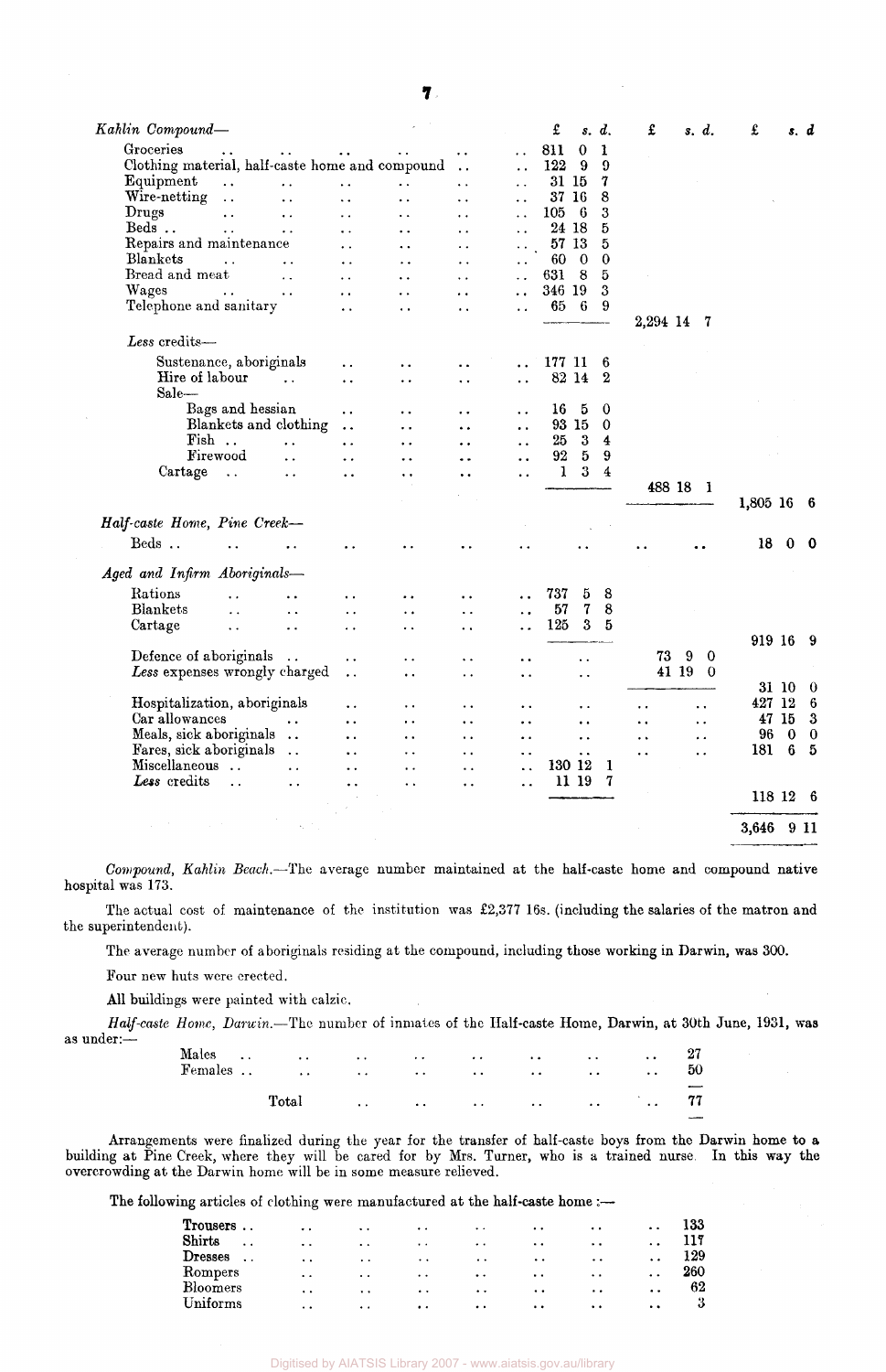Details of material purchased and manufactured, period 1st May, 1931, to 19th January, 1931 :---

| $1,086$ yards jute.           | 56 yards calico. |
|-------------------------------|------------------|
| $308\frac{1}{2}$ yards khaki. | 6 gross buttons. |
| 78 reels cotton.              | 53 yards crepe.  |

The meat bill was reduced by the killing of 30 goats and two cows.

*Half-caste Home, Jay Creek.*—Inmates of the half-caste institution, Jay Creek, are classified as under :—

|                                               |                                                |                                          | Males.   | Females. | Total.   |  |
|-----------------------------------------------|------------------------------------------------|------------------------------------------|----------|----------|----------|--|
| Quadroon<br>Half-caste<br>Three-quarter caste | $\cdot$ .<br>$\cdot$ .<br>$\ddot{\phantom{a}}$ | $\cdot$ $\cdot$<br>$\cdot$ .<br>$\cdots$ | 13<br>16 | 16       | 15<br>32 |  |
|                                               |                                                |                                          | 30       | 22       | 52       |  |

The conditions at the half-caste institution at Jay Creek have improved considerably under the control of the present superintendent and the matron (Mr. and Mrs. Freeman) despite the adverse circumstances in the way of accommodation under which they have to work.

The improved rainfall rendered possible the establishment of an extensive vegetable garden which amply supplied the needs of the institution as far as green foods are concerned.

The goat herd increased from the original 100 purchased in January, 1930, to a total present number of 260 despite the fact that a large number were killed to supplement the meat supply. As the herd increases it will be possible to decrease the purchase of beef. The herd also affords an abundant milk supply which is of great value, particularly to the younger children.

There was no illness of a serious nature nor any infectious disease during the period under review, only minor complaints and injuries having been reported.

The proposed removal of the institution to the present telegraph buildings at Alice Springs will afford better opportunities for the education and welfare of the children and, particularly, much more suitable accommodation.

*Marriage of Aboriginals.*—Permission was given by the Chief Protector for the celebration of the marriage of seven female half-castes with persons other than aboriginals, as follows :—

| To Europeans            |  |  |  |  |
|-------------------------|--|--|--|--|
| To European half-castes |  |  |  |  |

Four half-caste girls accompanied their employers to southern States during the year. Special agreement were made in each case and employers were required to enter into a substantial bond to return them to the Territory. Two half-caste girls, who had been employed in southern States returned to the Territory during the year.

Half-caste girls employed by residents of Darwin, where the Chief Protector was satisfied as to the supervision exercised by the employers, were permitted to sleep on the employers' premises.

Seventeen half-caste girls were employed as domestics by European employers during the year.

The general welfare of aboriginals in the southern portion of the Territory was satisfactory, the improvement during the year under review being generally due to the cessation of the drought period and the gradual increase in the native animal and vegetable food supply.

The most serious adverse factor was the number of cases of tuberculosis at Hermannsburg Mission Station, the disease probably having originated from a certain European who stayed at the mission for a lengthy period some five years ago. This individual died recently as the result of pulmonary and laryngeal tuberculosis. All cases found have been moved to a separate camp some 10 miles from the main buildings. This camp is supplied with food from a herd of goats at the camp itself, which is supplemented by beef and other rations and medicines from the central station.

It is hoped to combat the spread of tuberculosis by the continued isolation of infected individuals and the prevention of intercourse with outside natives.

The accommodation for natives at the mission head-quarters has been considerably improved, the original wurlies having been replaced by thatched grass huts. These huts are approximately 10 feet square, floor space, and 10 feet high, and are built around a large open square. They have been erected by the natives themselves and will supply much more hygienic conditions and more ample protection against the weather. The few stone buildings which accommodated a small proportion of the inmates of the mission are also being gradually vacated. These buildings were very unsatisfactory in that they had practically no ventilation and no opportunities for ready cleaning.

An attempt is to be made during the ensuing year to replace a small portion of the aboriginal flour rations with wheat. Apart from the lesser cost entailed, this would supply a ration of higher food value and a better balanced diet. It would, no doubt, be difficult to persuade the native of this, but through insistence by the Protectors concerned, I consider that a large part of the flour ration could eventually be replaced by wheat.